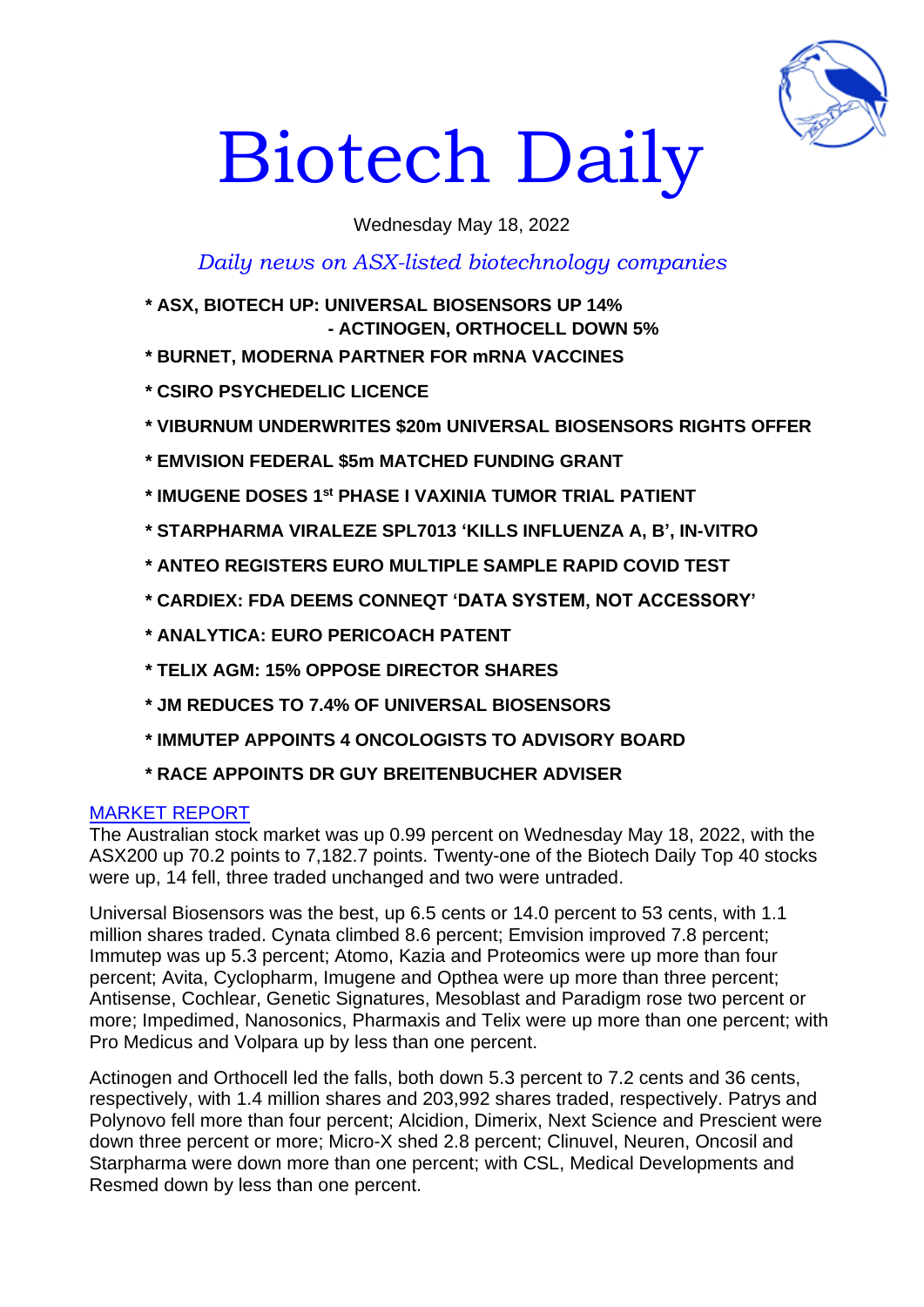# BURNET INSTITUTE

The Burnet Institute says it will partner with Moderna to develop new mRNA vaccines for a range of emerging and neglected infectious diseases.

The Burnet said that under Moderna's mRNA Access program the Cambridge, Massachusetts-based Moderna would provide expertise in designing mRNA vaccines for Burnet's validated novel candidates in malaria, severe acute respiratory syndrome coronavirus-2 (Sars-Cov-2) and hepatitis C.

The Institute said the Covid-19 pandemic showed the role of mRNA vaccines, and innovative thinking was needed to tackle other high-burden infectious diseases, including malaria which was responsible for half a million deaths, mostly children, each year.

The Burnet said its Vaccine Initiative team would provide vaccine antigens to be modified and optimized by Moderna and returned as mRNA candidates for pre-clinical testing. The Institute said that if the results were promising Moderna would consider extending the partnership to help progress the drug candidates through clinical trials.

Burnet director and chief executive officer Prof Brendan Crabb said the partnership with Moderna's mRNA Access program was "a potential game-changer for communities needing vaccines to prevent the devastating impact of infectious diseases".

"When the world looked to science to address the pandemic threat of Covid-19, the success of mRNA and other COVID-19 vaccine platforms undoubtedly saved tens of millions of lives," Prof Crabb said.

Prof Crabb said that mRNA technology might help find high-efficacy malaria and hepatitis C vaccines, as well as improving the understanding of the Sars-Cov-2 virus.

# COMMONWEALTH SCIENTIFIC AND INDUSTRIAL RESEARCH ORGANISATION

The CSIRO says it has a licence extension allowing it to work with local medical technology companies "to improve existing psychedelic products and develop new ones". The CSIRO said that its scheduled poisons licence extension meant that it could legally make the raw material to further research and develop psychedelic molecules with a view to progress new drugs to clinical trials.

The organization said it would that it would work with local bio-medical companies to extract, synthesize, improve and then develop manufacturing processes for up to 15 different psychedelic compounds, both natural and synthetic.

The CSIRO said that psychedelics such as 3,4 methylene-dioxy-meth-amphetamine (MDMA) or psilocybin, derived from certain species of mushrooms, were being tested "in strictly controlled clinical settings to see if they could be an effective treatment alongside psychotherapy for mental health related illnesses".

The organization said that "results have been promising".

The CSIRO said one in five people would suffer a mental illness each year, with research suggesting that more than a third of sufferers might not respond to existing treatments. CSIRO botanical pharmaceuticals team leader Prof Peter Duggan said the organization was "well-placed to contribute to this emerging area of research, which could lead to lifechanging advancements in mental health".

"Clinical trials both here and internationally have been using known psychedelics - usually MDMA or psilocybin … with impressive results, but there's still much to be learnt about how these drugs work and how improvements to their chemical composition could enhance patient outcomes," Prof Duggan said.

The CSIRO said one of the first companies to work with the organization on psychedelics was Melbourne's Natural Medtech, funded through the CSIRO Kick-Start program, which was exploring the psychoactive properties of plants and fungi for medical use.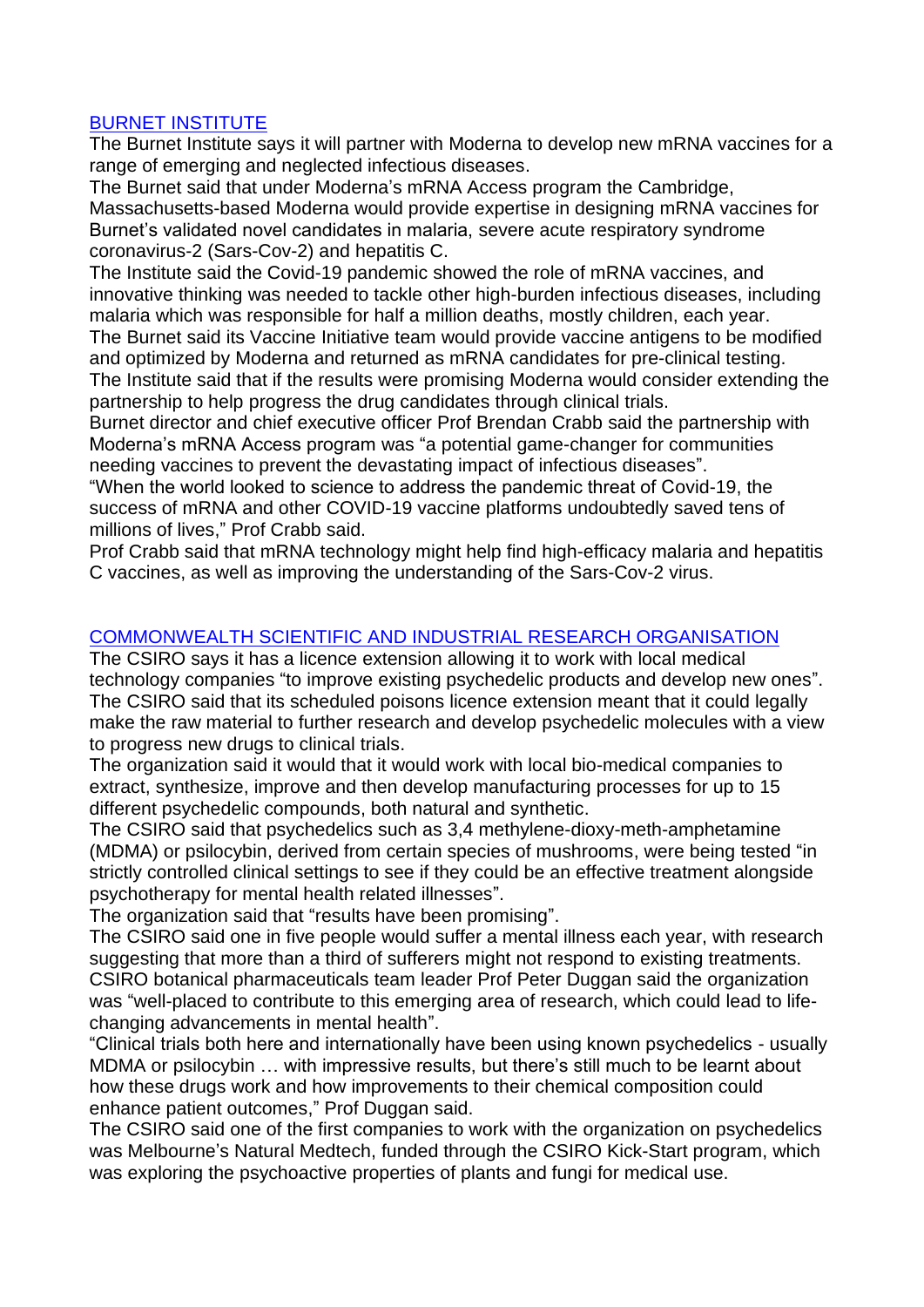#### UNIVERSAL BIOSENSORS

Universal Biosensors says the Nedlands, Western Australia-based Viburnum Funds will fully underwrite its \$20 million entitlement offer.

In April, Universal Biosensors said it would seek to raise \$25 million in a \$20 million onefor-6.85 entitlement offer, closing on May 20, and a \$5 million placement, both at 77 cents per Chess depositary interest (BD: April 20, 2022).

Universal Biosensors was up 6.5 cents or 14.0 percent to 53 cents with 1.1 million shares traded.

### EMVISION MEDICAL DEVICES

Emvision says it has been awarded a \$5 million matched funding grant under the Federal Government's Modern Manufacturing Initiative.

Emvision said the grant had been awarded by the Department of Industry, Science, Energy and Resources under the Modern Manufacturing Initiative's translation stream There will be a Federal election this Saturday, May 21, 2022.

Emvision was up 13.5 cents or 7.8 percent to \$1.865.

#### IMUGENE

Imugene says it has dosed the first of 100 patients in its phase I trial of its CF33-hNIS Vaxinia oncolytic virotherapy for advanced solid tumors.

In March, Imugene said it had US approval for a phase I, dose-escalation trial of Vaxinia for metastatic or advanced solid tumors in up to 10 patients (BD: Mar 23, 2022).

Today, the company said the first patient was dosed at the Duarte, California City of Hope hospital and once patients had been treated with the lowest doses to establish safety and tolerability, new patients would receive Vaxinia with pembrolizumab, an engineered antibody which improved the immune system's ability to fight cancer-causing cells. Imugene managing-director Leslie Chong said that dosing the first patient was "a significant milestone".

Imugene was up half a cent or three percent to 17 cents with 20.3 million shares traded.

#### **STARPHARMA**

Starpharma says its Viraleze SPL7013, nasal spray reduces influenza A and B by 95.0 percent and 99.4 percent, respectively, in-vitro.

Last year, Starpharma said Viraleze showed "potent" anti-viral activity against severe acute respiratory syndrome coronavirus 2 (Sars-Cov-2) reducing viral load by more than 99.9 percent in mice (BD: Jun 1, Aug 23, 2021).

Today, Starpharma said that a one-minute incubation of SPL7013, or astodrimer sodium, the same active ingredient in its condom coatings and Vivagel for bacterial vaginosis, achieved a reduction of 92.1 percent in influenza A, and 99.4 percent in influenza B when compared to untreated virus.

The company said that after 30 minutes, SPL7013 achieved a reduction of 95,0 percent in influenza A and 99.4 percent in influenza B.

Starpharma said hydroxypropyl methyl cellulose and iota-carrageenan were two "anti-viral agents used in marketed nasal sprays … [but] neither … demonstrated virucidal activity". Starpharma chief executive officer Jacki Fairley said that influenza was "one of the most common respiratory infections globally, resulting in high rates of morbidity and mortality". Starpharma fell one cent or 1.25 percent to 79 cents.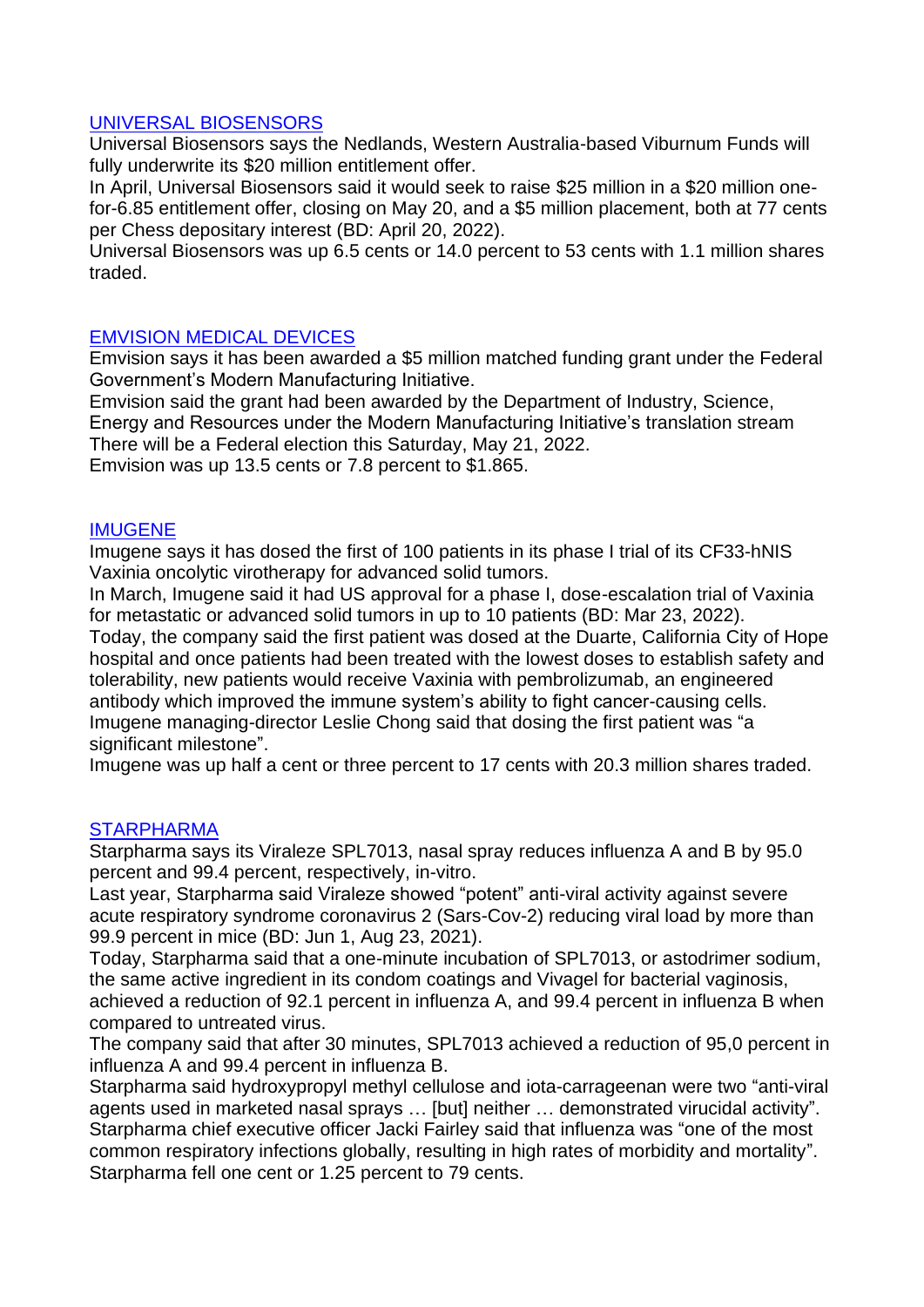# **ANTEOTECH**

Anteo says it has registered an updated, multiple sampling method Eugeni Covid-19 rapid antigen test in Europe under the in-vitro diagnostic directive.

Anteo said the new registration was for the same core severe acute respiratory syndrome coronavirus-2 (Sars-Cov-2) Ag Rapid Diagnostic Test, but covered multiple sampling method use claims, including combined nose and throat sampling and nasal mid-turbinate sampling.

The company said it completed analytical and clinical performance evaluations in the US and the UK to establish the foundation for the new use claims, focusing on validating the test's effectiveness in detecting the Omicron variant of Sars-Cov-2.

Anteo said that as it received orders for the updated multiple-use claim test kits, the original nasopharyngeal test would be phased out.

Anteo was up 3.6 cents or 38.3 percent to 13 cents with 37.2 million shares traded.

# **CARDIEX**

Cardiex says the US Food and Drug Administration has classified its Conneqt application as a medical device data system and not a class II medical device accessory.

Cardiex said the classification would allow it to launch the application once the FDA had cleared the Conneqt Pulse Dual blood pressure monitor.

Cardiex was up one cents or 3.2 percent to 32 cents.

# ANALYTICA

Analytica says the Europe Patent Office has granted a patent for its Pericoach intravaginal pelvic floor exercise device.

Analytica said the patent, titled 'Intra vaginal device to aid in training and determining muscle strength', protected the arrangement of the force sensors that allowed Pericoach to train specific muscles within the pelvic floor, until January 9, 2032.

Analytica was up 0.05 cents or 50 percent to 0.15 cents with two million shares traded.

# TELIX PHARMACEUTICALS

Telix says its annual general meeting voted more than 15 percent opposition to the issue of 52,070 share appreciation rights to director Tiffany Olson.

In April, Telix said the meeting would vote to issue Ms Olson 52,070 share appreciation rights, exercisable at \$4.95 over four years, vesting three years from the grant date with no performance hurdles, as well as 139,672 rights to managing-director Dr Christian Behrenbruch contingent on performance (BD: Apr 14, 2022).

Today, the company said that 15,511,045 votes (15.16%) opposed the issue of rights to Ms Olson, with 86,800,776 votes (84.84%) in favor.

Telix said that Dr Behrenbruch's rights, the remuneration report, the re-election of director Jann Skinner, the equity incentive plan, the issue of placement shares, the issue of share rights to employees, and amendments to the constitution, all passed more easily.

According to its most recent filing, the company has 312,245,400 shares on issue, meaning that the opposition to Ms Olson's rights amounted to 4.97 percent of the company, not sufficient to requisition extraordinary general meetings.

Telix was up five cents or 1.2 percent to \$4.20 with 1.1 million shares traded.